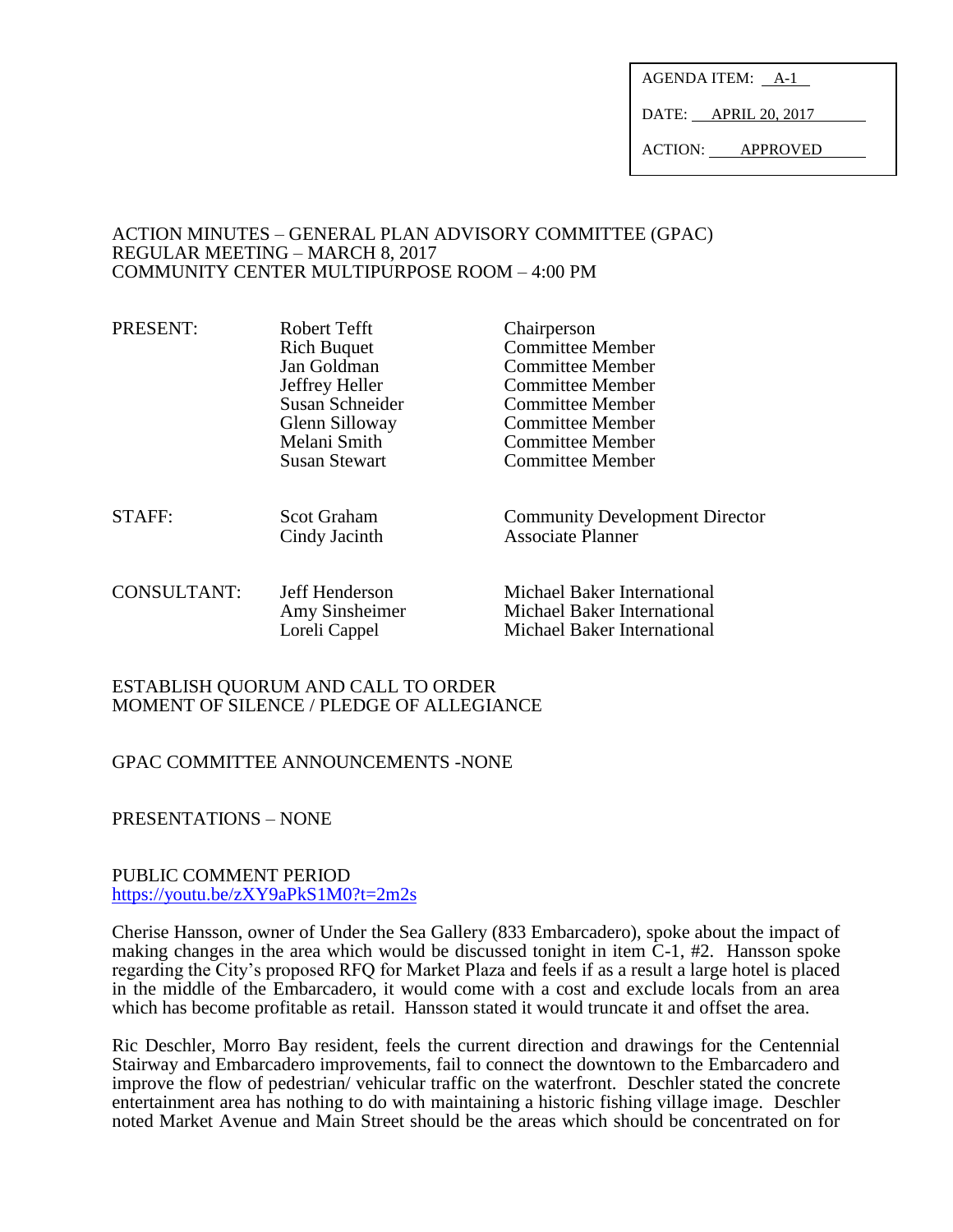ACTION MINUTES – GENERAL PLAN ADVISORY COMMITTEE (GPAC) REGULAR MEETING – MARCH 8, 2017

entertainment. Deschler would like the Committee to focus on what a waterfront should look like.

Chairperson Tefft closed the Public Comment period. <https://youtu.be/zXY9aPkS1M0?t=10m24s>

The Committee presented their questions.

- A. CONSENT CALENDAR <https://youtu.be/zXY9aPkS1M0?t=11m14s>
	- A-1 Approval of minutes from the GPAC meeting of November 17, 2016. Staff Recommendation: Approve minutes as submitted.

**MOTION:** Committee member Heller moved to approve the Consent Calendar. Committee member Goldman seconded the motion passed (7-0). <https://youtu.be/zXY9aPkS1M0?t=11m34s>

B. UNFINISHED BUSINESS - NONE

### C. NEW BUSINESS <https://youtu.be/zXY9aPkS1M0?t=11m55s>

Chairperson Tefft announced Item #3 would be reviewed before Item #2 due to the RFQ being a priority.

C-1 Michael Baker International Presentations – Power Point Presentation Attached 1. Status Update (Amy Sinsheimer)

<https://youtu.be/zXY9aPkS1M0?t=12m43s>

2. Obtain GPAC Input & Council Recommendation for Market Plaza (Opportunity site 7) with recommended uses to be included in a Request for Qualifications (RFQ). <https://youtu.be/zXY9aPkS1M0?t=14m12s>

Chairperson Tefft opened the Public Comment period. <https://youtu.be/zXY9aPkS1M0?t=1h8m30s>

Hansen answered questions from the Committee.

Chairperson Tefft closed the Public Comment period. <https://youtu.be/zXY9aPkS1M0?t=1h12m54s>

- 3. Downtown Waterfront Strategic Plan (Loreli Cappel) <https://youtu.be/zXY9aPkS1M0?t=1h12m54s>
- D. COMMITTEE MEMBER CLOSING COMMENTS <https://youtu.be/zXY9aPkS1M0?t=2h10m12s>